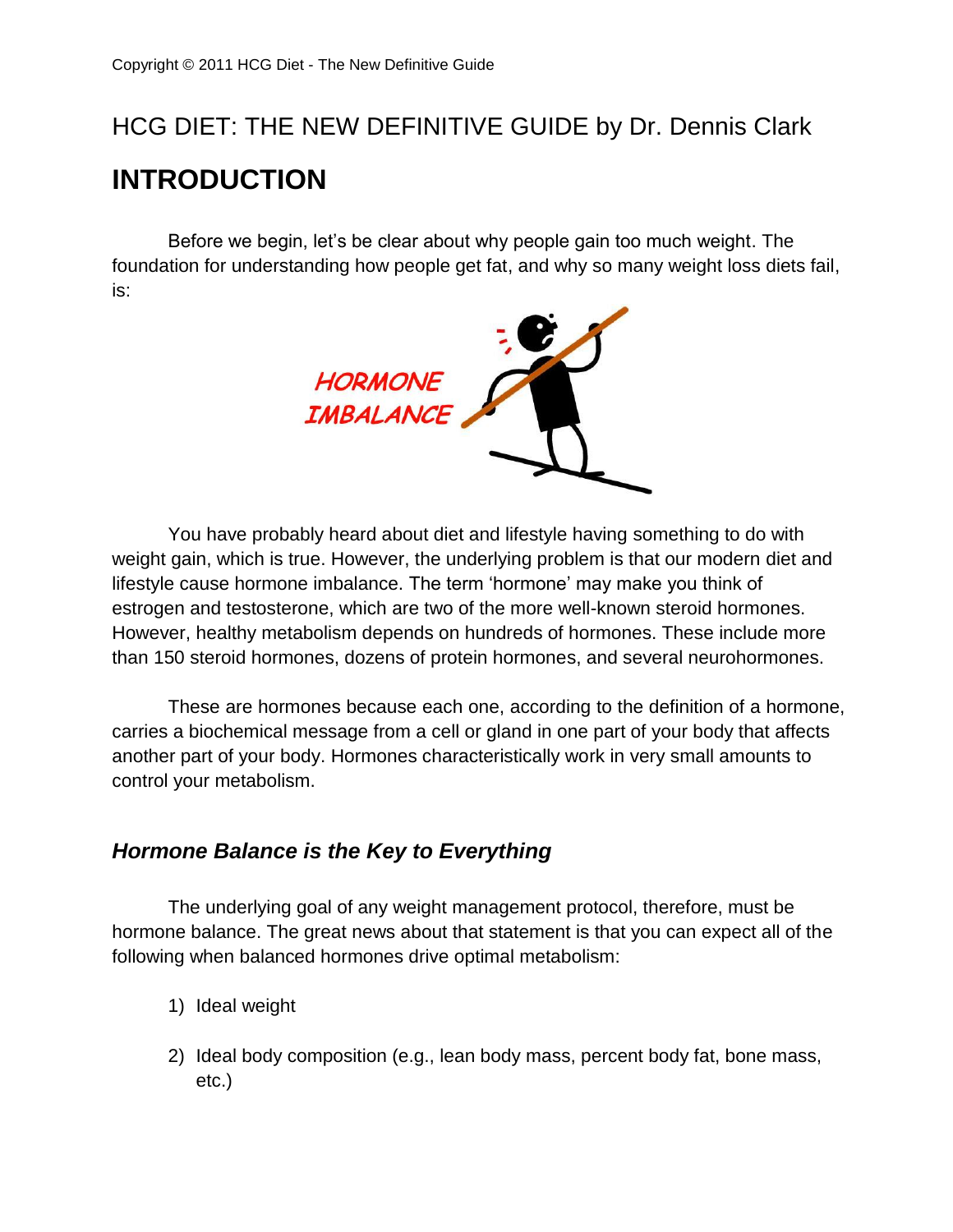- 3) Proper skin tone (without sagging)
- 4) Correct body shaping
- 5) Good health
- 6) Lifetime fitness
- 7) Bonus benefits (e.g., lower cholesterol, lower blood pressure, blood sugar control - even with Type 2 diabetes)

The key feature of the hCG diet is that it addresses hormone balance directly. The reason that other diets fail is that they do not help to rebalance hormones. Indeed, some diets even make hormone imbalance worse.

#### **hCG: The Heart of the Protocol**

One of our protein hormones is hCG, which is the abbreviation for human chorionic gonadotropin. It plays an important role in several aspects of human physiology. The following describes some basic facts about hCG that are not widely known among most dieters who use it for weight loss, nor among most doctors.

The name for hCG – i.e., human chorionic gonadotropin – derives from its role in reproductive physiology. It is best known in medicine as a pregnancy hormone that is produced by the embryo soon after conception. The presence of hCG in high levels is a positive test for pregnancy.

Much of the recent research on hCG involves testing for cancer. While hCG is most commonly associated with pregnancy, it may also be produced by men as well as by women when the body becomes infected with certain types of tumors. Therefore, testing for elevated levels of hCG can also help doctors recognize the existence of tumors in a patient's body.

When produced during pregnancy, hCG is meant to help the corpus luteum remain intact. The corpus luteum, which is part of the ovary, is integral in maintaining production of the progesterone that is an important component of human pregnancy. In addition to preventing the disintegration of the corpus luteum, researchers believe that hCG provides pregnant women with extra immunity during pregnancy.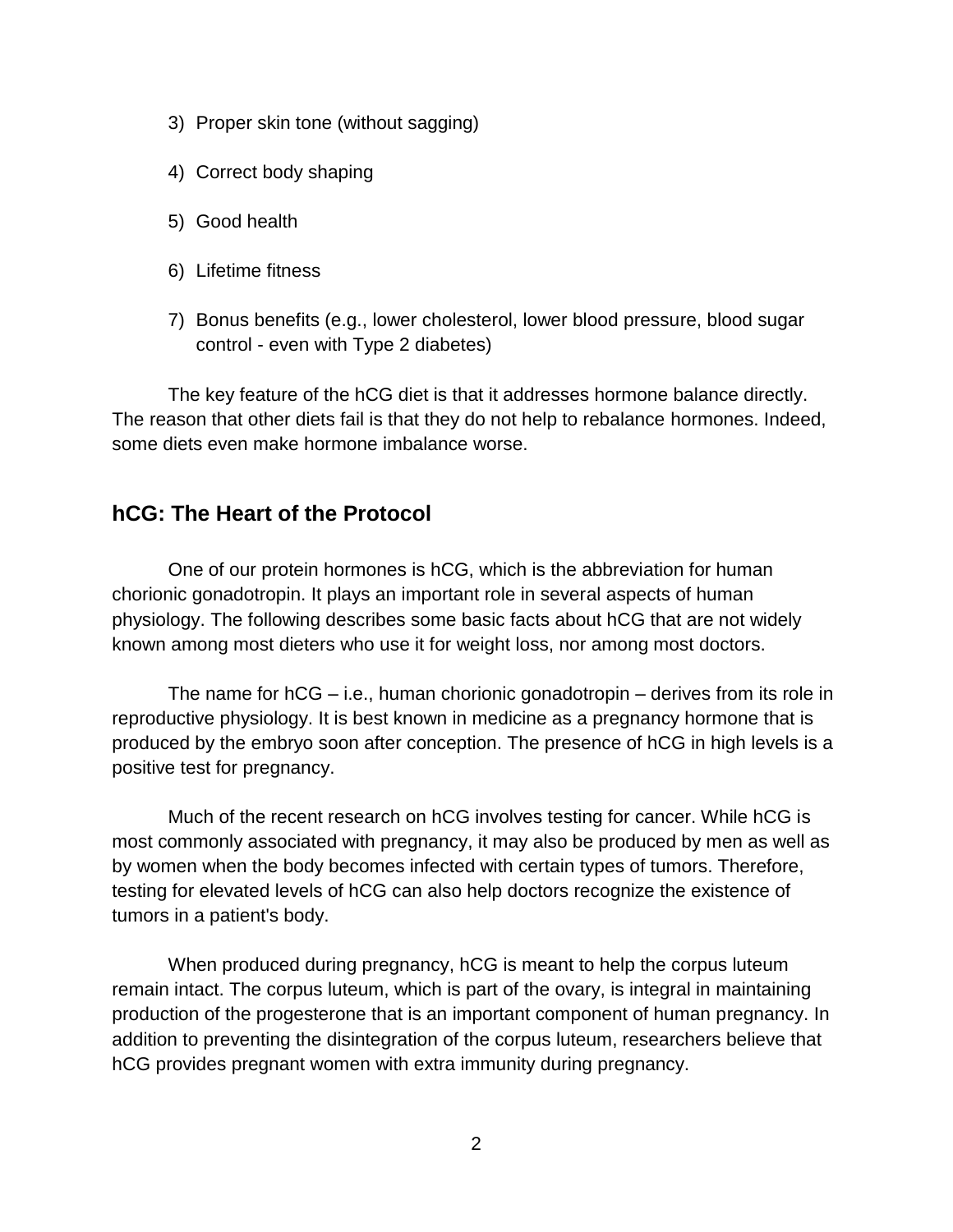The high levels of hCG that are produced during pregnancy have no negative effects on the pregnant woman's body. In fact, doctors have used hCG injections for many years in order to help women who are experiencing hormonal issues or fertility problems. It is used as a fertility drug.

#### **How hCG is Produced**

Calling hCG a hormone often leads people to confuse it with steroid hormones such as estrogen and testosterone. HCG is biochemically nothing like these steroid hormones. Indeed, hCG is a protein hormone. Because it is a protein, it can be produced through genetic engineering as well as harvested from the urine of pregnant women. Pregnyl, Follutein, Profasi, and Novarel are the brand names of hCG that is isolated from urine.

Ovidrel, on the other hand, is the brand name of the genetically engineered product. The production process involves growing Chinese Hamster Ovary (CHO) cells in large scale cell culture. These are the cells that have been genetically engineered to contain key human DNA for making hCG. Although the hCG that is made by CHO cells is identical to native human hCG, it is not complete. Nevertheless, most forms of genetically engineered hCG are as active physiologically as the full native form.

#### **Views of Modern Medicine on hCG for Weight Loss**



Generally speaking modern medicine has almost nothing good to say about hCG and weight loss. Some studies show positive results, and some studies show no results in comparison with placebo. Nonscientists, which includes doctors, have no chance to really know what the truth is by reading this body of research. A quick survey of physicians' websites shows a majority of doctors to be against it. The key to understanding research, however, is to know exactly how an experiment was designed, how the researchers accounted for variation among the subjects, how the experiment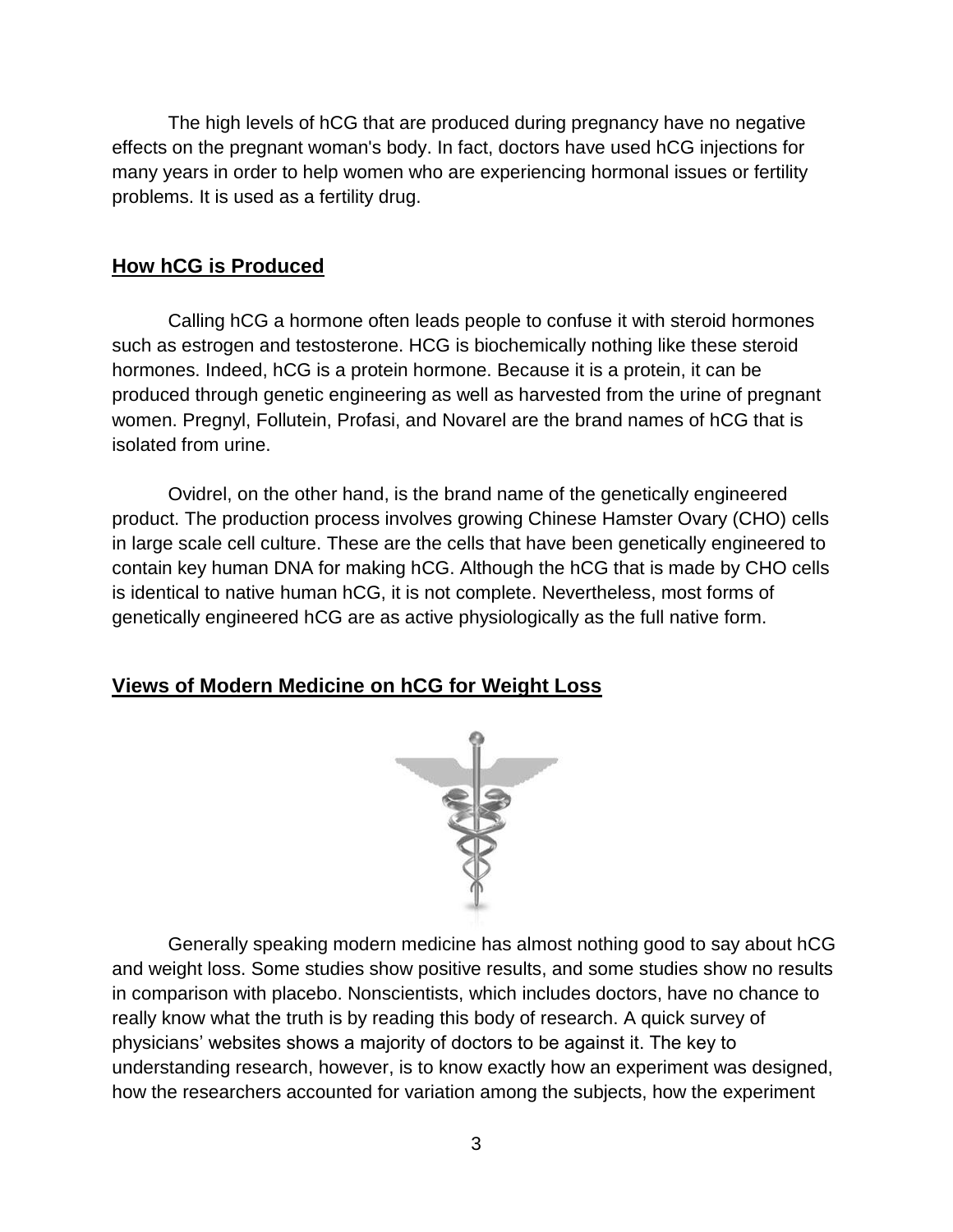was carried out, the statistical techniques that were used to analyze the data, and the validity of the conclusions in comparison with the results.

You can read more about the mixed results of research on hCG for weight loss later in this book. As you will see, it is very difficult to get at the truth, even in scientific publications. Medical bias exists against treatments of any kind that do not make money for pharmaceutical companies. Many books have already been written on this subject, so there is no need to review the details here. Virtually all significant treatments outside mainstream medicine that offer real benefits to human health have been suppressed.

Regardless of how much or how little research support there may be, when the FDA starts to see the hCG weight loss program to be a big enough threat to mainstream medical money, politics will take over. You will see a propaganda campaign against it, and the FDA will ban it completely for use in weight management. The FDA is very good at enforcing mainstream medical views such as the one against hCG for weight loss.

## *Role of hCG for Weight Loss*

One of the roles of hCG, discovered by Dr. Albert T.W. Simeons in the 1950s, involves the metabolism of what he called abnormal fat. This metabolism involves hormone receptors for hCG in the hypothalamus of the brain. Although the mechanism of action is not completely understood, research on leptin, the master fat hormone, points the way. Leptin is a relatively newly discovered hormone whose role in fat metabolism has only been known since 1994. Recent research indicates that hCG and leptin may share the same receptors in the hypothalamus and, as a consequence, elicit similar controls on the storage of body fat.

More specifically, Dr. Simeons discovered that a low-dose of daily hCG injections, combined with a specific, very low calorie diet, led to fat loss faster and more effectively than any other approach to weight loss known at that time. Fast forward to the 21<sup>st</sup> century, and this is still the case. No other diet, among hundreds that have been designed over the past six decades, is as good as the hCG diet for readjusting hormone balance, for reversing the metabolic disorder underlying excessive fat gain, and for restoring you to your ideal weight and body fat composition.

A weight loss program that is this remarkable and that has been around for more than a half century, as you might predict, has attracted some controversy and has generated some contradictions. On one hand, the weight loss industry has adopted it and, unfortunately in many cases, also corrupted it for commercial reasons. On the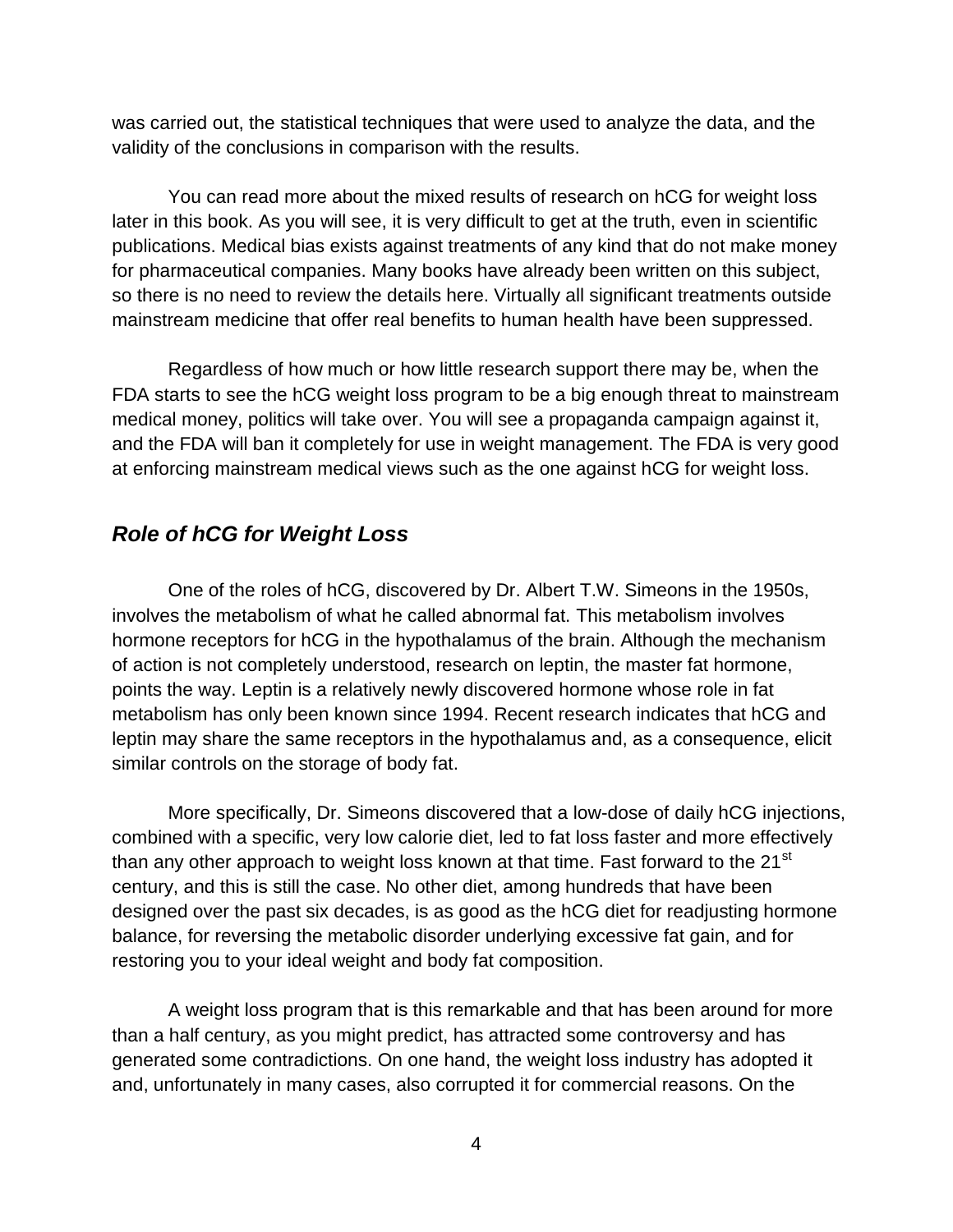other hand, thousands of medical clinics offer it as the core of their weight loss programs, while at the same time the mainstream medical establishment rejects it.

Dr. Simeons' original protocol required his patients to come to the clinic for daily injections six days per week. Improvements in the protocol have eliminated this requirement. Injectable hCG is now available for home use. Even better, oral forms of hCG are also now available, which remove the need for injections entirely. The development of oral forms of hCG has boosted the popularity of the protocol. It has also opened the market to imposters and products in oral form that contain no hCG at all.

Aside from the development of oral forms of hCG, additional improvements over Dr. Simeons's original protocol now include:

- 1) Specific nutritional supplements for resetting fat metabolism during the protocol as well as for maintaining hormone balance for long-term weight management after the protocol.
- 2) Appropriate exercises for maintaining fitness and lean body mass during and after the hCG-very low calorie diet phase.
- 3) Lifetime strategies for keeping the flab off for good after you have reached your target weight with the hCG protocol.

## *The hCG Weight Loss Diet Doesn't Always Work*

The grass roots use of hCG for weight loss is growing fast. Local radio stations are advertising the program in spas and clinics. Hundreds of blogs and forums on the internet expound on the miracle of hCG. Kevin Trudeau and his 'Weight Loss Cure' book and products are getting a lot of attention because of his infomercials and intense marketing. Positive testimonials are pouring in by the thousands.

None of this information, nor the dim views of it by modern medicine, can predict with certainty whether any one person will get the desired results on hCG. The creator of the program, Dr. Simeons, never had 100% success. On a more personal level, I dropped 20 pounds and 5% body fat in the first three weeks on the program. This just means that I know it works based on personal experience. Other people around me have dropped anywhere from 15 to 40 pounds.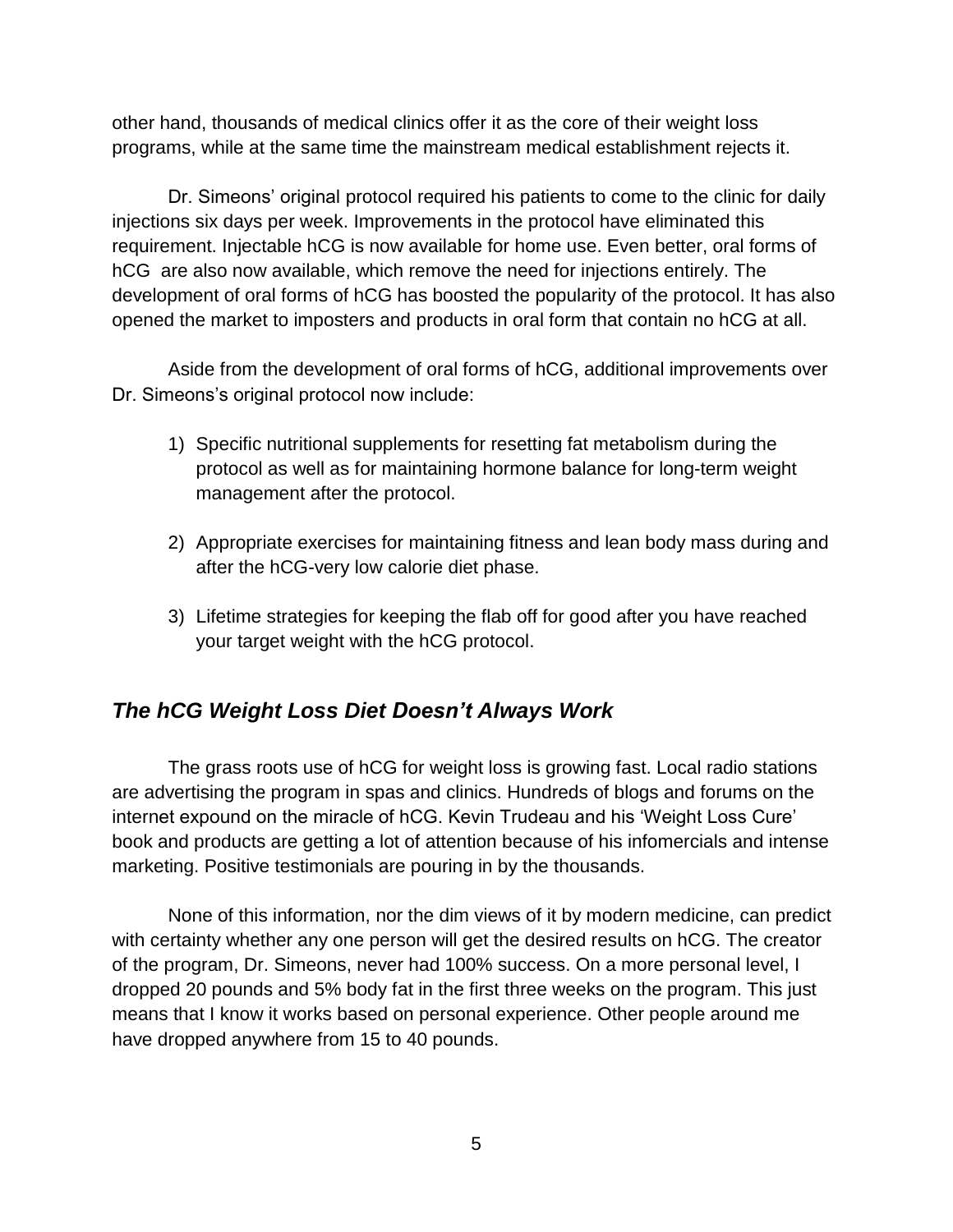On the other hand, I've watched closely those who have not been so successful. In every case the lack of success corresponded to not following the protocol closely enough. This, by the way, is the root cause of scientific experiments that give negative results – i.e., an experimental design that does not follow the protocol exactly. (Biased scientists are famous for doing that, which means they get the results that support their bias. You will have to trust me on this one, since I have been hanging out with scientists for more than 35 years, and I know I've been guilty of bias, too.)

The answer to the question, therefore, is that you must find out for yourself if you want to know for sure whether hCG will work for you. By the way, this gives you a chance to be like those scientists who have a bias before designing their experiments. Your bias will influence the success of your own experience on hCG. Research on even the most hardcore prescription drugs shows that personal belief about a treatment influences its outcome. Not even the most highly acclaimed, powerful drugs have 100% effectiveness in everyone. Your success with hCG will absolutely be better when you believe it works. This is not a placebo effect. This is simply the power of the mind to control physiological processes.

In the end, in spite of its growing popularity, the hCG weight loss diet is not guaranteed to work for everyone. Human physiology entails too many variables to justify claims that it does.

The important question for anyone reading this book is, "Will the hCG weight loss diet work for me?"

To help you answer that question ahead of time, this book provides sufficient information for you in deciding whether it can work for you. This information comes from five primary sources:

- 1) The original work by Dr. Simeons.
- 2) Published scientific research on the hCG protocol.
- 3) Our current scientific understanding of how hCG works for weight loss.
- 4) Surveys of medical weight loss clinics that use the hCG protocol.
- 5) Stories by individuals who have used the protocol.